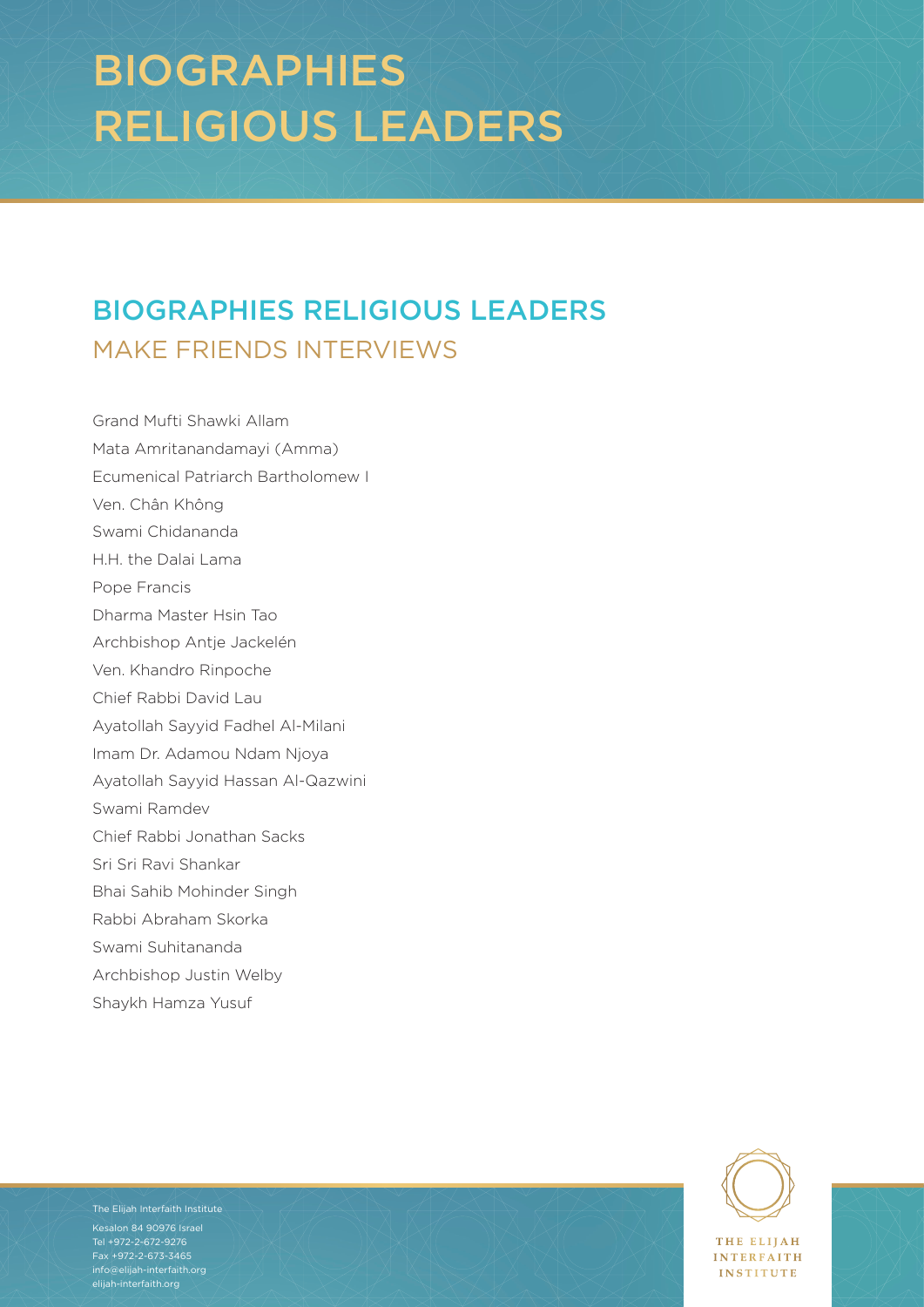### BIOGRAPHIES RELIGIOUS LEADERS ADDITIONAL FRIENDSHIP INTERVIEWS

Cardinal Christoph Schönborn Cardinal Roger Etchegaray Bishop Frank Griswold Imam Dr. Muhammad Suheyl Umar Acharya Shri Shrivatsa Goswami Sister Jayanti Rabbi Richard A. Marker Imam Dr. Abduljalil Sajid Imam Umer Ahmed Ilyasi



INTERFAITH **INSTITUTE**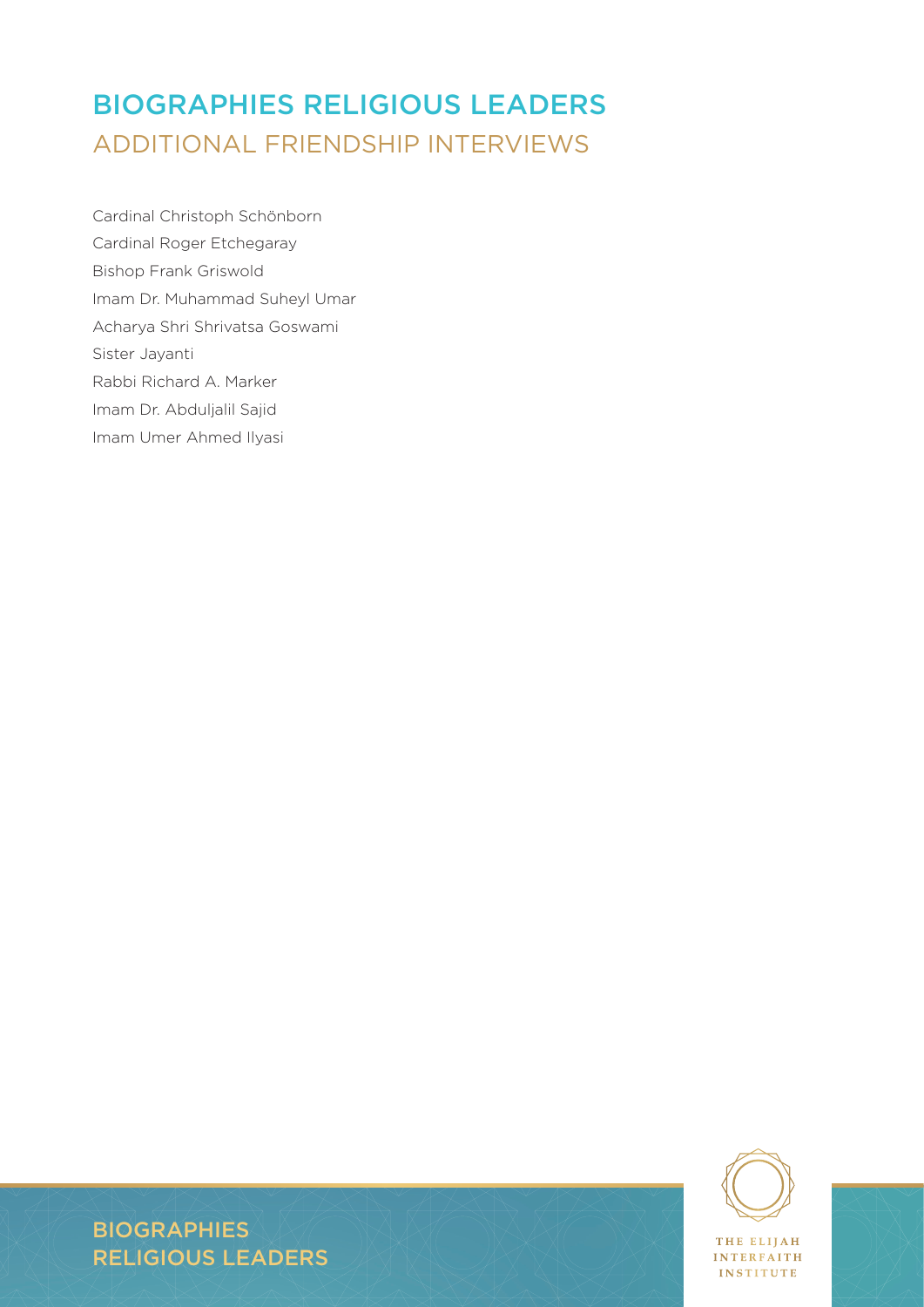### BIOGRAPHIES RELIGIOUS LEADERS MAKE FRIENDS INTERVIEWS

#### Grand Mufti Shawki Allam

Shawki Ibrahim Abdel-Karim Allam is the 19th and current Grand Mufti of Egypt. Allam was born in the Nile Delta governorate of Beheira on 12 August 1961. He received his PhD in 1996 from Al-Azhar University in Jurisprudence and Sharia law. Prior to his appointment as Mufti, he served as the chairman of the Department of Jurisprudence at the School of Sharia at Al-Azhar University. In February 2013, he was elected as Grand Mufti by Al Azhar's Council of Senior Scholars. The position is seen as very influential in Egypt as well as throughout the Arab and Islamic world. The Grand Mufti is the government's first and primary source of religious authority, is seen as the symbolic religious representative of the government, and is able to issue fatwas on religious matters. Allam, a Sufi, is known as a moderate who renounces fanaticism and does not have any political allegiances.

#### Mata Amritanandamayi (Amma)

Mata Amritanandamayi (b. 1953, aka 'Amma' meaning mother) is a guru and considered a "Mother" to her millions of devotees around the world, who believe her to be imbued with love, compassion, and self-sacrifice. She is also a prominent humanitarian, engaging her community and resources in relief and development work. In the late 1970s, Amma established an ashram site in her childhood village in India, which has since developed into Amritapuri, a large ashram complex housing approximately 4,500 residents. In 2005, the United Nations conferred Special Consultative Status to Amritanandamayi because of her extensive humanitarian initiatives, particularly those in response to the 2004 Indian Ocean Tsunami. Her primary identity statement "Embracing The World " centralizes her darshan embrace as her most distinctive characteristic, an image that has caused her to be dubbed "the hugging saint". Amritanandamayi has embraced more than 33 million people throughout the world for over 30 years. Her theological ideals focus primarily on selfless service as the solution to the crises of modernity, which include wars, violence, poverty, hunger, homelessness, and the degradation of the environment. Her primary message is the simple "Love and Serve".

#### Ecumenical Patriarch Bartholomew I

His All Holiness Ecumenical Patriarch Bartholomew I is the 270th successor to the Apostle Andrew and figurehead for 300 million Orthodox Christians worldwide. Since ascending the Ecumenical Throne on November 2nd, 1991, he has tirelessly pursued the vision of his enthronement message – spiritual revival, Orthodox unity, Christian reconciliation, interfaith tolerance and coexistence, protection of the environment and a world united in peace, justice, solidarity and love.



**INTERFAITH INSTITUTE**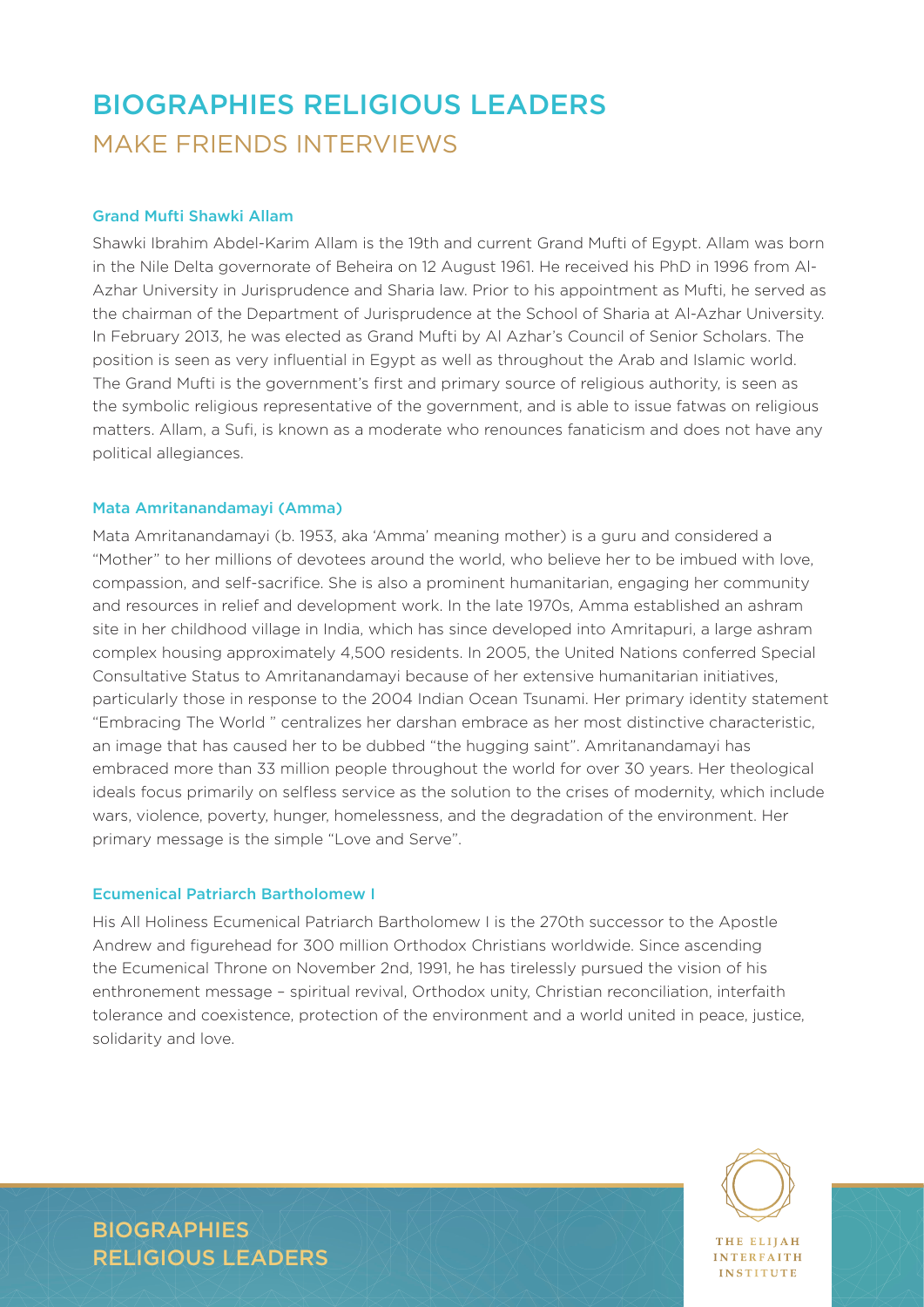#### Ven. Chân Không

Ven. Chân Không is the first fully-ordained monastic disciple of Zen Master Thich Nhat Hanh, and the director of his humanitarian projects since the 1960s. Born in 1938 in Ben Tre in Southern Vietnam, Sister Chân Không began social work in the city slums as a teenager. After meeting Zen Master Thich Nhat Hanh in 1959, she helped him set up the School of Youth for Social Service, training thousands of young social workers to bring aid to remote war-devasted villages. She organised the Buddhist Peace Delegation at the Paris Peace Talks in 1969, and in the 1970s assisted Thich Nhat Hanh on his world tours calling for peace, and was instrumental in directing emergency humanitarian efforts to rescue Vietnamese Boat People from the high seas, as well as leading sponsorship programs for over 14,000 orphans in Vietnam. Since the 1980's Sister Chân Không has helped Thich Nhat Hanh establish Plum Village Monastery in south-west France, and is today the Elder nun of the International Plum Village Sangha.

#### Swami Chidananda

Pujya Swamiji is President and Spiritual Head of Parmarth Niketan Ashram, Rishikesh, one of the largest spiritual institutions in India. He is founder/chairman of India Heritage Research Foundation (IHRF), an international, non-profit, humanitarian foundation which runs and sponsors free schools, women's vocational training programs, a medical clinic, orphanages/ gurukuls, free medical health camps, "Clean, Green and Serene" programs, organic gardening programs, Cow-Care programs, an extensive rural development program, and innumerable other projects, including an Encyclopaedia of Hinduism as well as ashrams and medical clinics in Tibet. He has contributed to numerous international, inter-faith summits, including the Millennium World Peace Summit of Religious and Spiritual Leaders at the UN, the World Economic Forum and dialogues initiated by the Vatican. He is the co-founder of the Global Interfaith WASH Alliance, to provide clean water for every child.

#### H.H. the Dalai Lama

His Holiness, Tenzin Gyatso, the 14th Dalai Lama is the spiritual and political leader of the Tibetan people. As such, he carries on a tradition that stretches unbroken back to the 13th century. He is known as a champion of non violence and is well known as a practitioner and supporter of interfaith dialogue. His Holiness has travelled to more than 52 countries and has met with presidents, prime ministers and crowned rulers of major nations. He has held dialogues with the heads of religions and states, and leaders in the arts and sciences. He is an advocate for the reconciliation of science and Buddhism. He has waged a peaceful campaign to free Tibet from Chinese rule, a struggle that won him the Nobel Peace Prize in 1989. The Dalai Lama lives in Dharamsala, where he headed the Tibetan government in exile, until his retirement from political life, announced in March 2011. In 2012, he was awarded the Templeton Prize, which honors a living person who has made an exceptional contribution to affirming life's spiritual dimension.



**BIOGRAPHIES** RELIGIOUS LEADERS

**INTERFAITH INSTITUTE**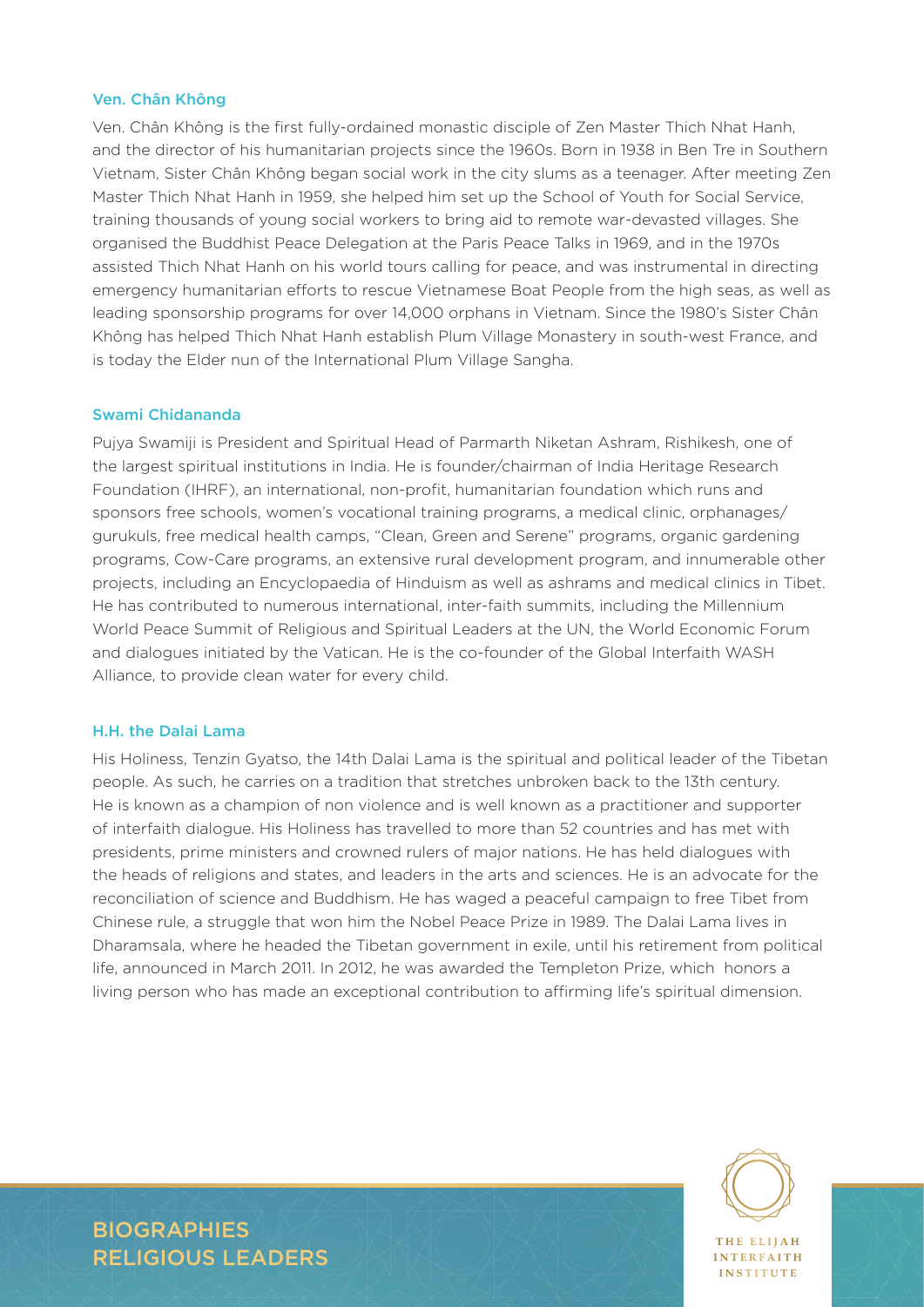#### Pope Francis

Pope Francis is the 266th and current Pope of the Roman Catholic Church, a title he holds ex officio as Bishop of Rome, and sovereign of Vatican City. He chose Francis as his papal name in honor of Saint Francis of Assisi. Born in Buenos Aires, Argentina, on December 17, 1936, Jorge Mario Bergoglio became Pope Francis on March 13, 2013. Prior to his election as Pope, Bergoglio served as archbishop of Buenos Aires from 1998 to 2013, as cardinal of the Roman Catholic Church of Argentina from 2001 to 2013, and as president of the Bishops' Conference of Argentina from 2005 to 2011. The tenure of Bergoglio, the first Pope from the Americas and the first Jesuit Pope, has been characterized by humility and outspoken support of the world's poor and marginalized people, and he has been involved actively in areas of political diplomacy and environmental advocacy.

#### Dharma Master Hsin Tao

Dharma Master Hsin Tao is the founder of the Museum of World Religions, the President of The Global Family for Love and Peace, and the founder of the Ling Jiou Mountain Wu-Sheng Monastery on Taiwan's northeastern coast, which now houses nearly 100 nuns and monks. Born in upper Burma in 1948 to ethnic Chinese parents, Master Hsin Tao was left orphaned and impoverished at an early age. Having been taken in by the remnants of ROC military units operating along the border of Yunnan, China, he was a child-soldier and was brought to Taiwan in 1961. At the age of 15, he was deeply moved by the compassion of Guanyin Bodhisattva (Avalokiteśvara) and resolved to seek the supreme truth and to bring relief to all who suffer. After a solitary retreat, he established the Wusheng Monastery in order to propagate the Dharma and help relieve suffering in the world, at the same time advancing the cause of world peace through interreligious dialogue. Dharma Master Hsin Tao also leads the Ling Jiou Mountain Prajna Cultural Education Foundation, the Ling Jiou Mountain Buddhist Foundation, the Social Welfare and Charity Foundation of Taipei County, and related projects in New York, Vancouver, Nepal, Burma, Thailand, Indonesia, Hong Kong. He is a visionary in an internal Buddhist context as well as the international context. His Museum of World Religions is a groundbreaking institution presenting all religions in line of a comprehensive Buddhist view of inter-connectedness. He is presently developing in Myanmar a school and university that will help advance interfaith understanding.

#### Archbishop Antje Jackelén

Antje Jackelén became the first female archbishop of the Church of Sweden at a ceremony in Uppsala in June 2014. The Church of Sweden is the Lutheran World Federation's largest member church, with over 6.5 million members. Jackelén was ordained a priest in the Church of Sweden in 1980. In 1999 she earned a doctor of theology degree at Lund University, where she taught from 1999 to 2001. Her doctoral dissertation was published in English in2005 as: Time & eternity: the question of time in church, science, and theology. She and her husband, Heinz, moved to Chicago in 2001 where she taught at the Lutheran School of Theology from 2001 to 2006, when she was elected Bishop of Lund. She was Bishop of Lund from 2007 to 2014 until becoming Archbishop. She is a member of the Lutheran World Federation (LWF) Council, and



**INTERFAITH INSTITUTE**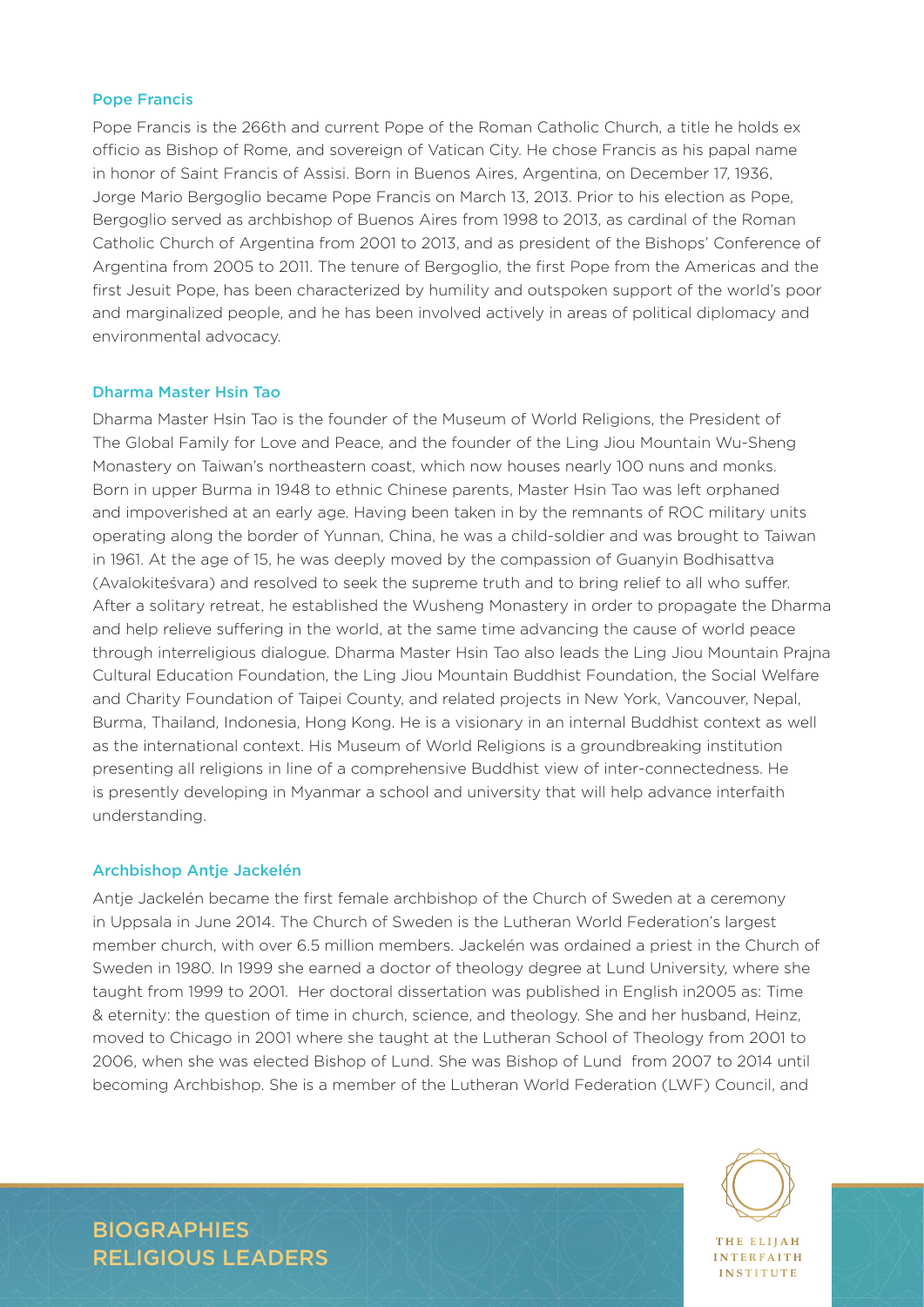serves on its Committee for Theology and Ecumenical Relations. In May, 2015, she had an official audience with Pope Francis, making her the first woman and archbishop to be welcomed at the Vatican. In October, 2016, Jackelén welcomed the Pope to the Lutheran Cathedral of Lund for an ecumenical commemoration of the Protestant Reformation. A member of the liberal wing of the Swedish Church, Bishop Jackelén is a prolific social commentator and was Sweden's first twitter bishop and publishes a micro blog about her work and beliefs.

#### Ven. Khandro Rinpoche

Mindrolling Jetsun Khandro Rinpoche is a foremost teacher of Buddhism, with wide international following. She is the daughter of His Holiness Mindrolling Tichen, was born in Kalimpong, India in 1967. At the age of two, Rinpoche was recognized by His Holiness the 16th Karmapa as the re-incarnation of the Great Dakini of Tsurphu, Khandro Ugyen Tsomo, who was one of the most well known female masters of her time. The Venerable Khandro Rinpoche is a teacher in both the Kagyu and Nyingma traditions of Tibetan Buddhism. She speaks fluent English, Tibetan and Hindi dialects and has completed a western education at St. Joseph's Convent, Wynberg Allen and St. Mary's Convent, all in India. Rinpoche has been teaching in Europe, North America and Southeast Asia since 1987.

#### Chief Rabbi David Lau

Chief Rabbi David Lau is the Ashkenazi Chief Rabbi of Israel and son of former Ashkenazi Chief Rabbi of Israel, Rabbi Yisrael Meir Lau. Born in 1966 in Tel Aviv, he studied at prestigious yeshivot (Rabbinic institutions) before becoming the first rabbi of the town of Shoham. When the city of Modi'in was established, he was chosen as its Ashkenazi Chief Rabbi and there he established an array of Torah classes. Lau has been an innovator in the use of radio and the internet to promote Jewish learning and provide responsa to religious questions. He has published articles in various journals, edited a book of his father's responsa and edited and published a book in memory of his grandfather, Rabbi Yitzchak Yedidya Frankel. In 2008, he published his book Maskil LeDavid on issues of genealogy, conversion, military law, and other matters. On June 24, 2013, he was elected Ashkenazi Chief Rabbi of Israel. At the time of his election, he was the youngest person (at 47) to be elected Chief Rabbi of Israel.

#### Ayatollah Sayyid Fadhel Al-Milani

Ayatollah Sayyid Fadhel Al-Milani was born in Karbala, Iraq in 1944, descending from Ayatollahs on both his maternal and paternal sides. From 1962 to 1970, Ayatollah Sayyid Fadhel Al-Milani studied under late Grand Ayatollah Sayyid Abul Qasim Al-Khoei and from 1968 to 1970, under Grand Ayatollah Sayyid Mohsin Al-Hakim. He taught Jurisprudence, Principles of Jurisprudence and Theology at the College of Fiqh and at the Hawza of Najaf. In 1971 he migrated to Mashhad where he attended the advanced fatwa assemblies and completed his studies. In 1974 he became acknowledged as a Mujtahid (legal expert) and his work on "Ijtihad", published in six volumes, is still currently used as the authoritative text in Mashhad and Qum. He has received numerous academic awards including a PhD in Islamic Philosophy from Oxford University in



**INTERFAITH INSTITUTE**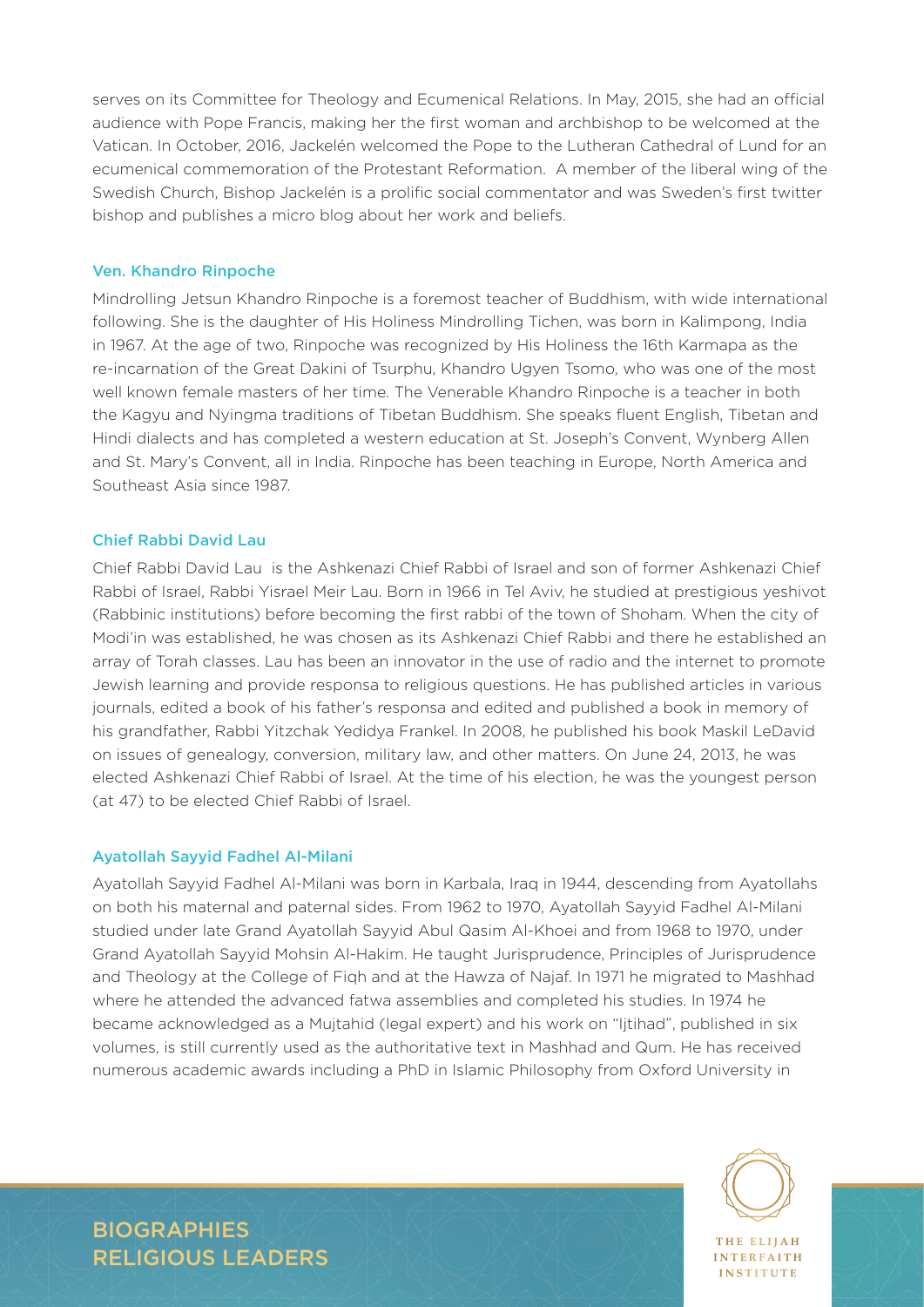1994. Ayatollah Sayyid Fadhel Al-Milani has over 50 years of experience teaching Islamic studies and has presented papers at international conferences in the US, Europe and the Middle East. In addition to being Imam at Imam Khoei Islamic Centre, Ayatollah Sayyid Fadhel Al-Milani is Dean of International Colleges for Islamic Studies, London.

#### Imam Dr. Adamou Ndam Njoya

Imam Dr. Adamou Ndam Njoya currently serves as Minister Plenipotentiary in Cameroon's government and President of the Cameroon Democratic Union (CDU) political party. He has worked at the executive level with UNITAR, UNESCO, and the Islamic Conference Organization (ICO). From 1994 to 1999, he served as President of the World Conference on Religion and Peace and currently holds a position the organization's International Governing Board. He has published several academic books, articles, poems and four novels. Dr. Njoya is a recipient of Belgium's Great Cross of the Order of Leopold award.

#### Ayatollah Sayyid Hassan Al-Qazwini

Ayatollah Sayyid Hassan Al-Qazwini, born in 1964 in Karbala, Iraq is the founder and leader of the Islamic Institute of America in Dearborn Heights, Michigan, representing the Twelver Shi'a branch of Islam. He is the son of Ayatollah Sayyid Mortadha Al-Qazwini. As a young man, his family was forced to flee Saddam Hussein's regime to Kuwait, where Al-Qazwini decided to become a scholar of Islam and a religious leader. At the inception of the Islamic Revolution in Iran, Al-Qazwini immigrated to Iran along with his family. In 1980, Al-Qazwini joined the Islamic Seminary in Qom, Iran, the largest Shi'a seminary in the world. After twelve years of vigorous study, Al-Qazwini graduated in 1992. During his studies, he administered a prominent Islamic journal called "Annibras," or The Eternal Light. In addition, he authored two books. Al-Qazwini immigrated to the United States in late 1992 along with his family. He spent four years in Los Angeles, where he directed Azzahra Islamic Center, which was founded by his father, and conducted several Islamic Fiqh and various other Islamic classes.In early 1993, Al-Qazwini was invited by the Islamic Center of America, oldest Shi'a mosque in the United States as a guest speaker; the community in Dearborn, Michigan quickly found him responsive to their spiritual and religious needs.

#### Swami Ramdev

Swami Ramdev, popularly known as Baba Ramdev, was born as Ramkishen Yadav in 1965 in the Indian state of Haryana. Ramdev is a Hindu swami and is particularly well known for his efforts to popularize yoga. Baba Ramdev spent many years of his life studying ancient Indian scriptures and practicing meditation and self discipline. He founded the Divya Yog Mandir Trust in 1995. He soon gained a huge following for his faith in the healing power of yoga and in 2003, Aastha TV began featuring him in its morning yoga slot. There he proved to be telegenic and gained a large following, which became international and led to him being sought by celebrities. He founded the Patanjali Yogpeeth Trust in Haridwar, an institution that does research into the powers of yoga and Ayurveda. The trust also provides many free services to all its visitors. In 2006, he was invited by Kofi Annan to deliver a lecture on poverty alleviation at a United Nations conference.



**INTERFAITH INSTITUTE** 

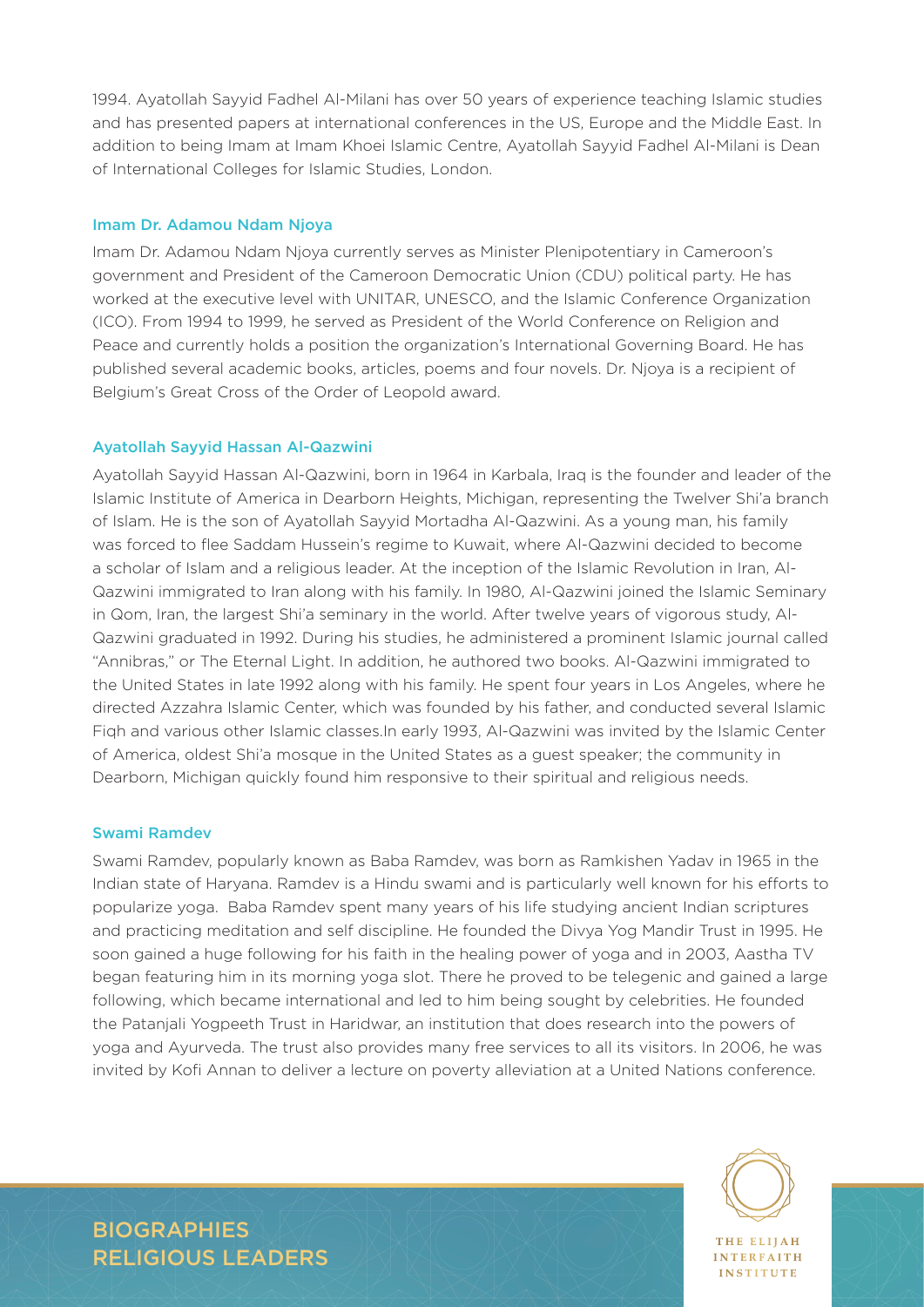In 2007 the Kalinga Institute of Industrial Technology University awarded the swami with an honorary doctorate degree for his contribution towards popularizing the Vedic science of yoga.

#### Chief Rabbi Jonathan Sacks

An international religious leader, philosopher, award-winning author and respected moral voice, Rabbi Lord Jonathan Sacks was awarded the 2016 Templeton Prize in recognition of his "exceptional contributions to affirming life's spiritual dimension." Described by H.R.H. The Prince of Wales as "a light unto this nation" and by former British Prime Minister Tony Blair as "an intellectual giant", Rabbi Sacks is a frequent and sought after contributor to radio, television and the press both in Britain and around the world. Since stepping down as the Chief Rabbi of the United Hebrew Congregations of the Commonwealth – a position he served for 22 years between 1991 and 2013 – Rabbi Sacks has held a number of professorships at several academic institutions including Yeshiva University and King's College London. He currently serves as the Ingeborg and Ira Rennert Global Distinguished Professor at New York University. Rabbi Sacks has been awarded 17 honorary doctorates including a Doctor of Divinity conferred to mark his first ten years in office as Chief Rabbi, by the then Archbishop of Canterbury, Lord Carey.

#### Sri Sri Ravi Shankar

Sri Sri Ravi Shankar is one of India's most prominent religious teachers. He has inspired numerous educational and charitable organizations around the globe. He established the Art of Living Foundation in 1982 to promote self-development and health-related educational programs, many of which feature his Sudarshan Kriya technique. To date, his programs have been enjoyed by more than a million people in more than 100 countries. Sri Sri Ravi Shankar has served on the advisory board of Yale University's School of Divinity and chaired the International Conference of Religions at Kyoto, Japan.

#### Bhai Sahib Mohinder Singh

Bhai Sahib is third in line of Spiritual Leaders of Guru Nanak Nishkam Sewak Jatha (Birmingham) UK since 1995. GNNSJ is a religious charitable organisation with sister organisations in Leeds and London and branches in India and Kenya.

Having executed several conservation and restoration projects of sacred Sikh shrines in India, he is the first British Sikh to be bestowed upon the title of 'Bhai Sahib' in June 2010 by the Jathedars of the five Takhats (seats of Sikh temporal/religious authority – Miri-Piri) of the Sikh Dharam, as well as the President of the Shiromani Gurudwara Parbandhak Committee – an 'apex' organisation representing some 24 million Sikhs globally.

In the interfaith context, Bhai Sahib is a member of the Elijah Board of the World's Religious Leaders and European Council of Religious Leaders; Trustee of Religions for Peace International and President of Religions for Peace UK; supporter of the Council for a Parliament of the World's Religions; Trustee and Chair of the Museum of World's Religions (UK) working group; and patron of United Religions Initiative (UK) and Divine Onkar Mission. Bhai Sahib received the Juliet Hollister Award from the Temple of Understanding in 2010 for intra- and interfaith work



**INTERFAITH** INSTITUTE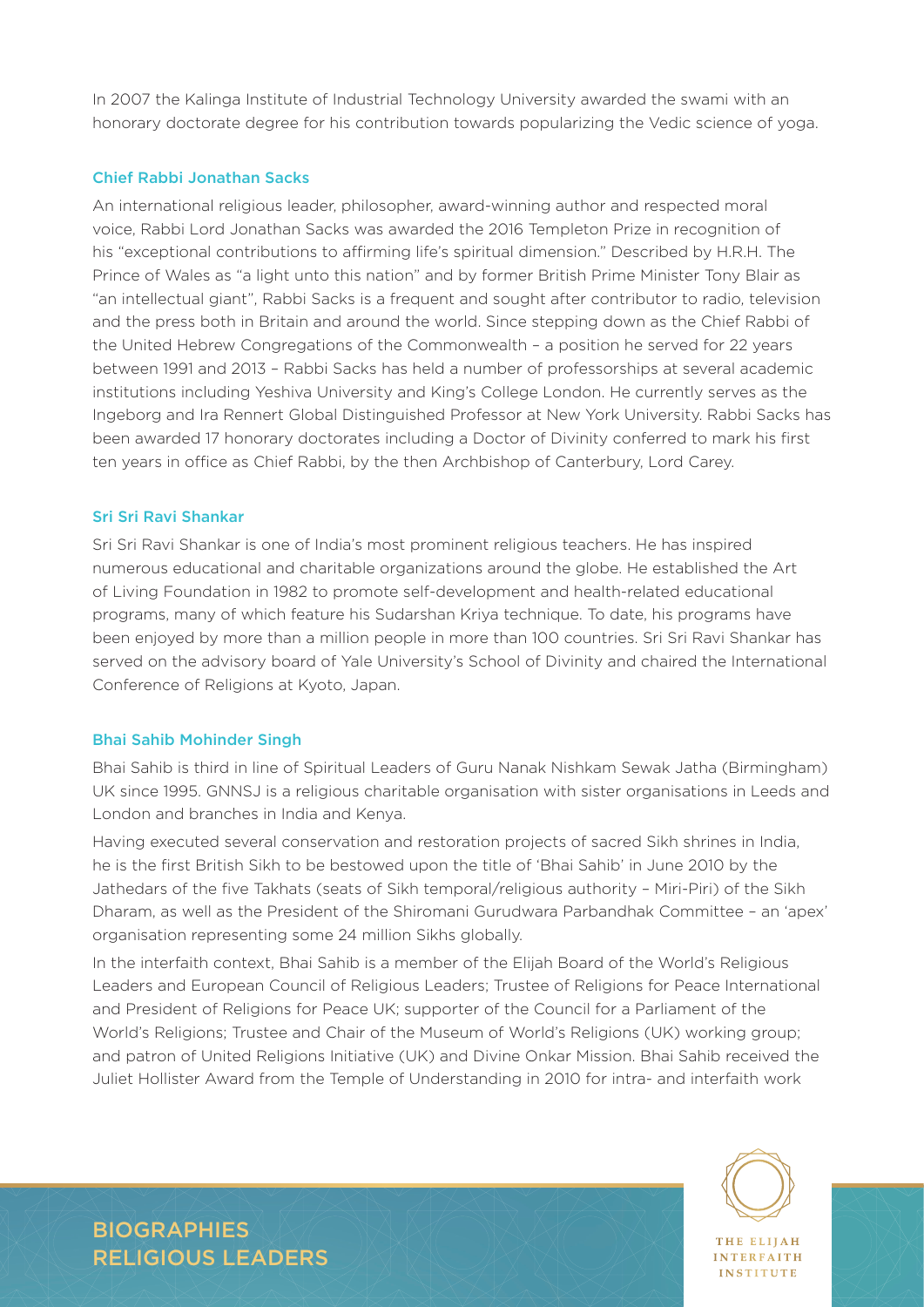internationally. In 2012, he received a Papal Knighthood of St Gregory the Great from Pope Benedict XVI. For his services to religious faith propagation, community service, education and research, Bhai Sahib has two honorary doctorates from Birmingham's Universities.

#### Rabbi Abraham Skorka

Rabbi Abraham Skorka is a rabbi, chemist, and writer. He is the Rector of the Seminario Rabínico Latinoamericano Marshall T. Meyer which trains Masorti/Conservative Rabbis, Cantors and educators in the Latin American Jewish Community. In addition, he is the Rabbi of the Masorti Olami Community (Worldwide Conservative Movement) Benei Tikva in Buenos Aires, Argentina. Rabbi Abraham Skorka enjoys a specially close relationship with Pope Francis. They co-authored a book on interfaith dialogue, titled "On Heaven and Earth" that was published in Spanish in 2010 and in English in 2013. Rabbi Abraham Skorka was also honored by writing the introduction to the official biography of Pope Francis. In May 2014, Rabbi Abraham Skorka accompanied the Pope as part of the Papal entourage to the Middle East. On this historic tour, one of the major highlights was their joint prayer for peace at the Western Wall. More recently, he accompanied the Pope as his Jewish representative on the Pope's visit to Egypt.

#### Swami Suhitananda

Swami Suhitananda joined the Ramakrishna Order as a novice in 1958. He was ordained monk in 1970. He had the privilege of serving as personal assistant to Swami Premeshanandaji Maharaj, a disciple of Holy Mother Sri Sarada Devi, the holy spouse of Sri Ramakrishna, and one of highly evolved spiritual soul of Ramakrishna Order, with exemplary dedication

for several years. After serving in several educational posts, he was elected a Trustee of the Ramakrishna Math and a member of the Governing Body of the Ramakrishna Mission in 1995. Swami Suhitananda was the Secretary-General of the Ramakrishna Math and Ramakrishna Mission, Belur Math, from May 2012 to May 2017 and was elected Vice-President of Ramakrishna Math and Ramakrishna Mission from May 2017.

#### Archbishop Justin Welby

Justin Portal Welby is the 105th Archbishop of Canterbury and the most senior bishop in the Church of England. Welby was the vicar of Southam, Warwickshire, and most recently was the Bishop of Durham, serving for just over a year. He was educated at Eton and Trinity College Cambridge, spent 11 years as an oil executive and became group treasurer for FTSE 100 oil exploration group Enterprise Oil Plc prior to giving up a six-figure salary in 1987 to train to be an Anglican priest. Welby was co-director for international ministry at the International Centre for Reconciliation, a role which took him to Nigeria. After serving as Dean of Liverpool Cathedral for nearly four years, in November 2011 Justin Welby became Bishop of Durham, one of the most senior posts in the Church of England. He is a member of the parliamentary commission on banking standards. He has also written extensively on business ethics, including a 1992 book "Can Companies Sin?" On February 4, 2013 Welby was appointed as Archbishop of Canterbury. Archbishop Justin has three priority areas for his ministry: Prayer and the Religious Life,



**INTERFAITH INSTITUTE**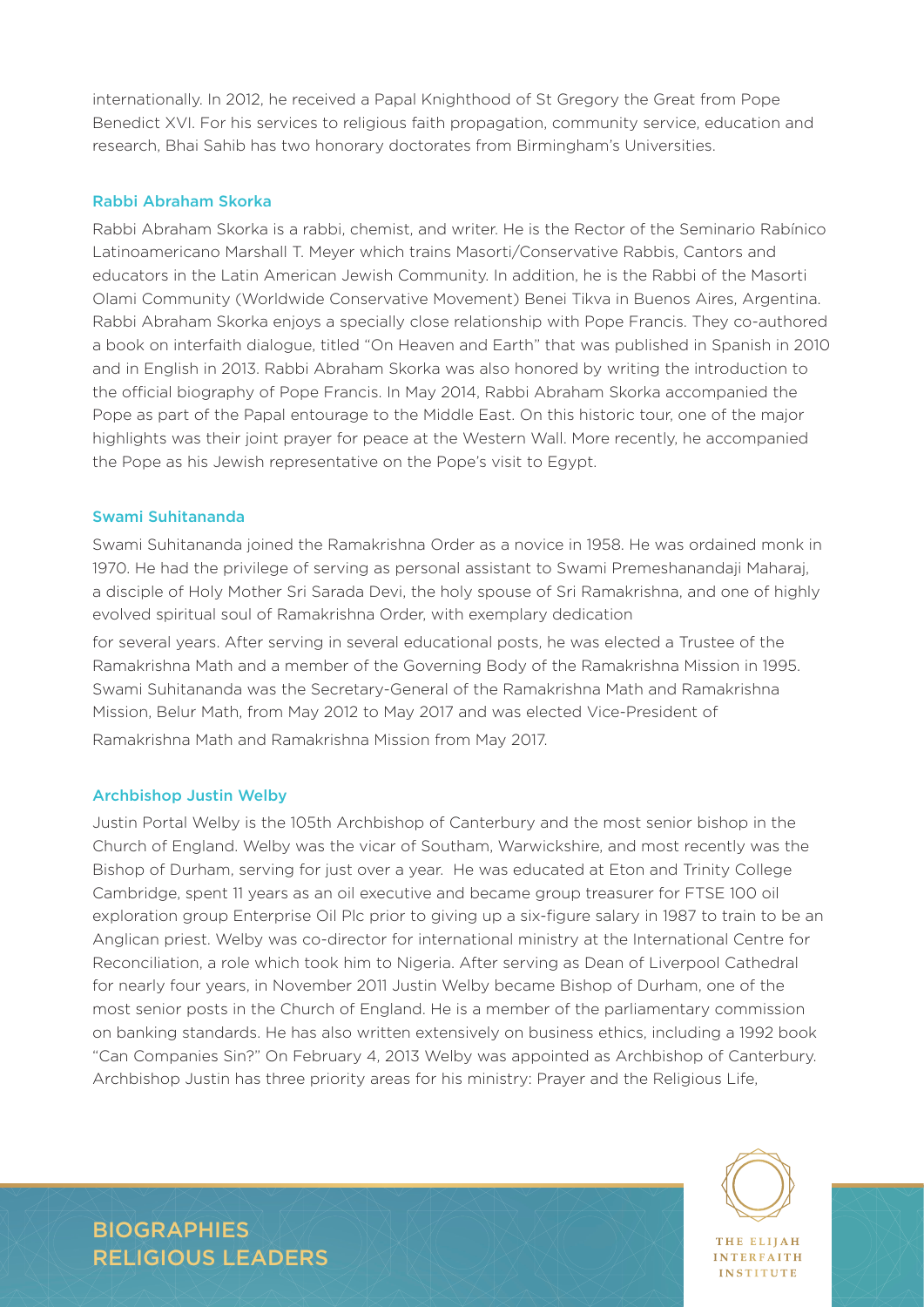traditional and emerging expressions of the monastic life; Reconciliation, which means learning to live together with deeply-held differences; Evangelism and Witness, how Christians share their life-transforming faith in Jesus with those around them.

### Shaykh Hamza Yusuf

Shaykh Hamza Yusuf (born Mark Hanson) is an American Islamic scholar, and is co-founder of Zaytuna College. He is a proponent of classical learning in Islam and has promoted Islamic sciences and classical teaching methodologies throughout the world. He is an advisor to the Center for Islamic Studies at the Graduate Theological Union in Berkeley. He also serves as a member of the board of advisors of George Russell's One Nation, a national philanthropic initiative that promotes pluralism and inclusion in America. In addition, he serves as vicepresident for the Global Center for Guidance and Renewal, which was founded and is currently presided over by Sheikh Abdallah bin Bayyah. He is one of the signatories of A Common Word Between Us and You, an open letter by Islamic scholars to Christian leaders, calling for peace and understanding. The Guardian newspaper in the United Kingdom reported that "Hamza Yusuf is arguably the west's most influential Islamic scholar." Similarly, The New Yorker magazine reported that Shaykh Hamza Yusuf is "perhaps the most influential Islamic scholar in the Western world."



**INSTITUTE** 

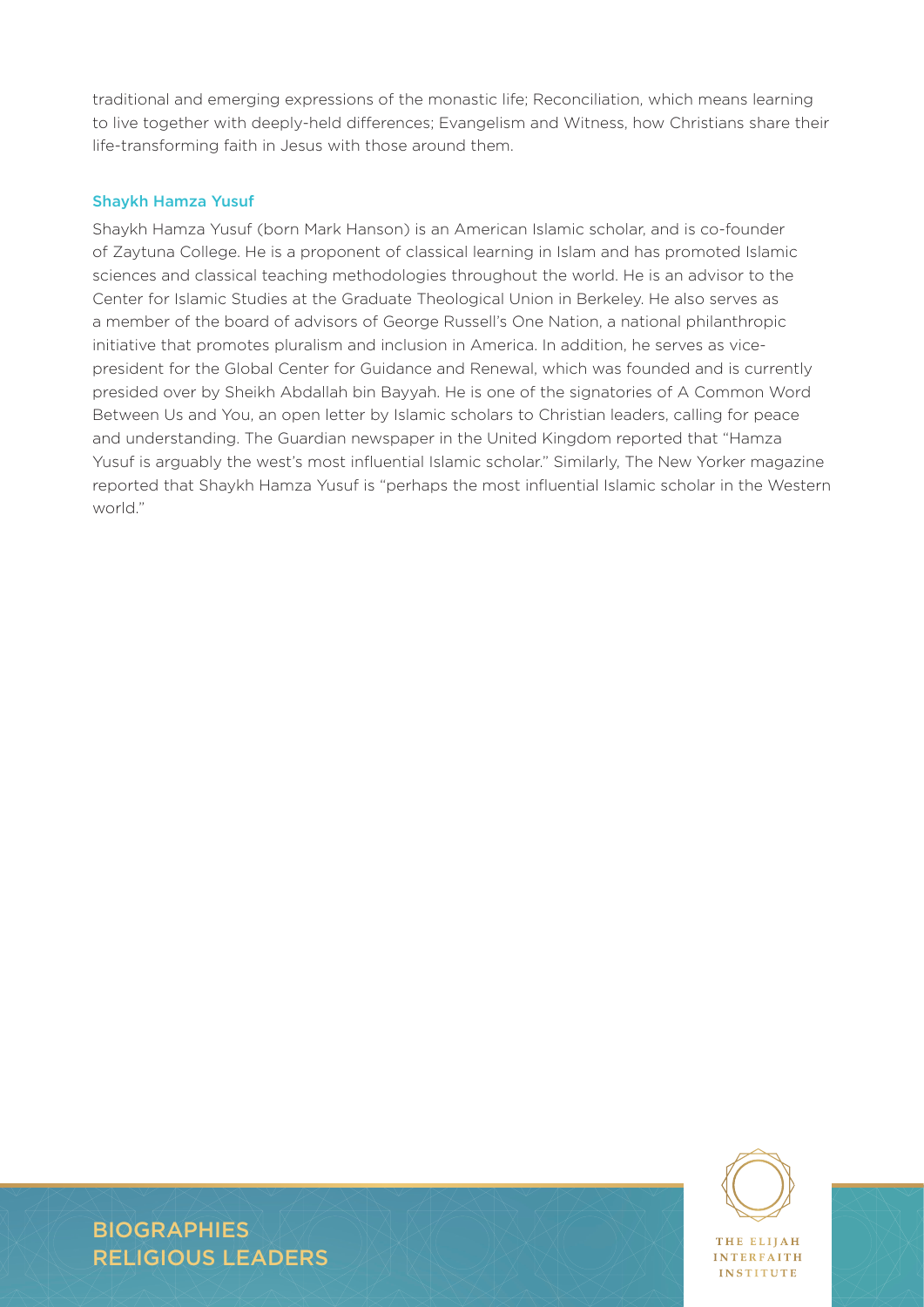### BIOGRAPHIES RELIGIOUS LEADERS ADDITIONAL FRIENDSHIP INTERVIEWS

### Cardinal Christoph Schönborn

Cardinal Christoph Schönborn is an Austrian Cardinal of the Catholic Church and theologian. He currently serves as the Archbishop of Vienna and President of the Austrian Bishops Conference. He was elevated to the cardinalate in 1998. Cardinal Schonborn is active in dialogue with the Orthodox Churches and has a keen interest in Jewish-Christian relations. He is an original thinker and often expresses fresh views on important public issues.

#### Cardinal Roger Etchegaray

Cardinal Roger Etchegaray was the Archbishop of Marseille from 1970–1985, and was made Cardinal-Priest of San Leone I by Pope John Paul II in the consistory of 30 June 1979. Cardinal Roger Etchegaray was the President of the Pontifical Council for Justice and Peace from 1984–1998, and the President of the Pontifical Council Cor Unum from 1984–1995. He first visited Baghdad in 1985 when he helped to arrange an exchange of prisoners of war between Iran and Iraq while they were at war. In 1998, he visited Baghdad to determine if a papal visit was feasible. On 24 June 1998, he was appointed Cardinal Bishop of Porto-Santa Rufina, and was elected Vice-Dean following the election of Pope Benedict XVI in 2005. Cardinal Roger Etchegaray is the longest-serving cardinal to not participate in a papal conclave.

#### Bishop Frank Griswold

Bishop Frank Griswold was elected to a nine-year term as Presiding Bishop of the Episcopal Church at the 1997 General Convention and invested in January 1998. He served as Primate and chief pastor, president of the House of Bishops, president and chief executive officer of the Domestic and Foreign Missionary Society, and president or chair of numerous Church boards and agencies. Bishop Griswold continues to lead conferences and retreats nationally and internationally, as he has done throughout his ministry. His articles, essays and sermons have been published in numerous periodicals and theological journals. Since he completed his term as Presiding Bishop, he has served as a visiting professor in seminaries and universities in South Korea and Cuba, as well as at the Episcopal Divinity School and the Church Divinity School of the Pacific, Virginia Theological Seminary and Seabury-Western. In 2008 he gave the Gore Lecture in Westminster Abbey. In 2009 he returned to teach in Cuba and gave the Williams Lectures in Japan at the invitation of Rikkyo University in Tokyo. In February 2009 Church Publishing published his book Pathways to Prayer: A guide and companion.



**INTERFAITH INSTITUTE** 

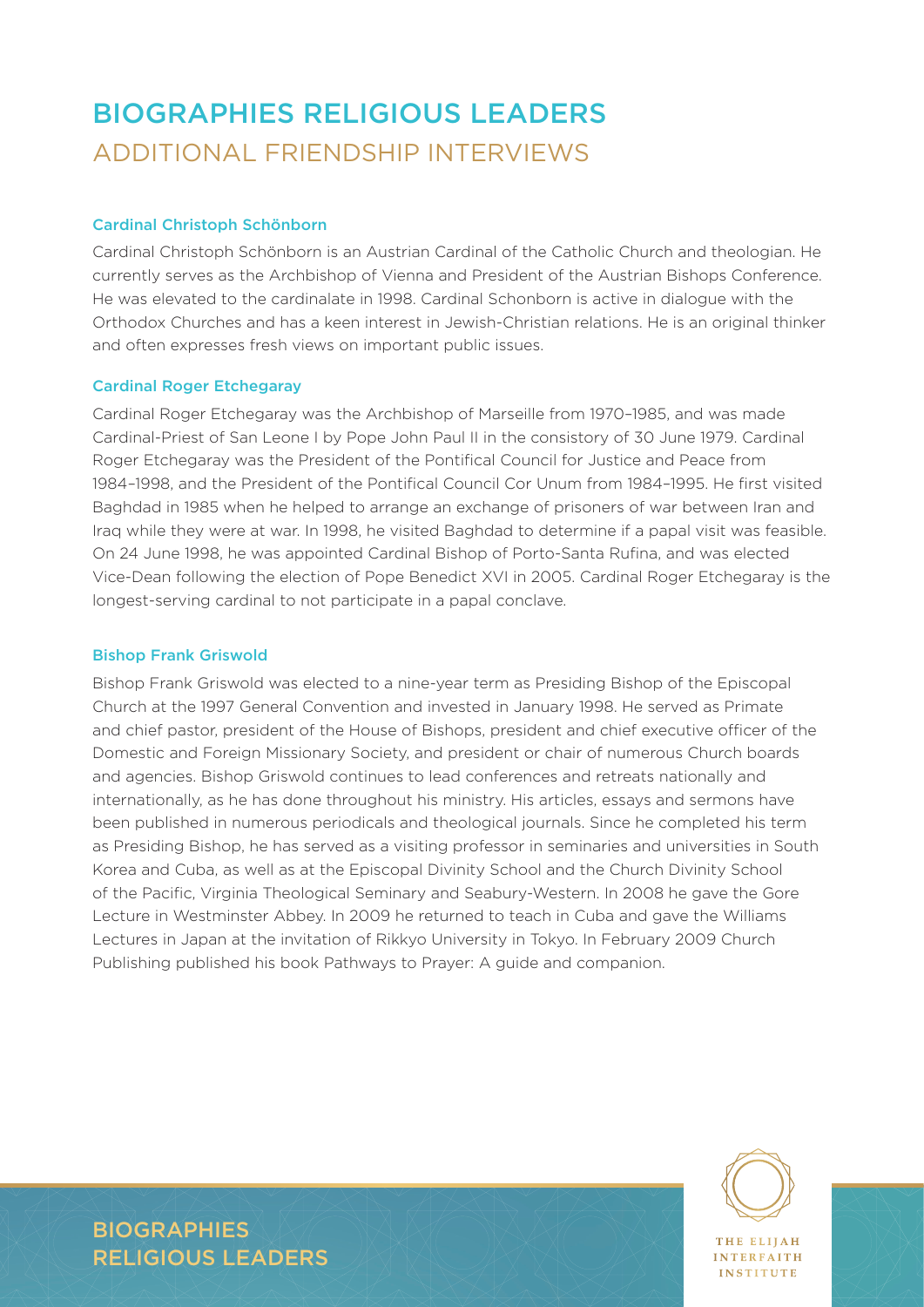#### Imam Dr. Muhammad Suheyl Umar

Imam Dr. Muhammad Suheyl Umar is the Director of Iqbal Academy Pakistan and his area of specialty and interests include Sufism as well as the thought of Muhammad Iqbal and the intellectual history of the Indian subcontinent from Shah Waliullah to Iqbal. He is the Founder-Editor of Riwayat, a scholarly Urdu journal; Editor, Iqbal Review, a quarterly journal, published alternately in Urdu and English (as well as in Persian, Arabic and Turkish) focusing on Iqbal studies in addition to Islamic Studies, Comparative Religion, Philosophy, Literature, History, Arts and Sociology.

#### Acharya Shri Shrivatsa Goswami

Acharya Shri Shrivatsa Goswami comes from the family of eminent scholars and spiritual leaders at Sri Radharamana Mandir of Vrindavan. He is a leading figure in the Vaishnava tradition, representing the leadership of the Bhakti (devotional) movement, in a school dating back to the 16c. figure of Chaitanya. He has lectured at major universities worldwide, and toured extensively to participate in conferences on philosophy and religion. One of the focuses of his present work is the alliance of religion and conservation.

#### Sister Jayanti

Sister Jayanti is the European Director of the Brahma Kumaris' World Spiritual University and their NGO Representative to the United Nations, Geneva. She has been an emissary for peace for over 40 years, travelling extensively as a speaker and broadcaster. She has contributed to the interfaith movement for over 35 years, presenting at many events including the Parliament of the World's Religions and most recently at the Durban Interfaith Rally on Climate Justice held at the start of COP17. Sister Jayanti heads the BK delegations to the current series of UN Climate Change conferences.

#### Rabbi Richard A. Marker

Rabbi Richard A. Marker, currently Vice Chair of the International Jewish Committee on Interreligious Consultations, has been involved in interfaith matters his entire career. His academic degrees are in comparative religion; he has worked as a Chaplain in an interfaith chaplaincy at one of the Ivy League Universities in the US; he has chaired numerous interfaith dialogue groups; he has taught Jewish theology at a Jesuit University and elsewhere; he has lectured at various schools of theology and universities both in Europe and the United States; and has been involved with the Board of World Religious Leaders since its inception. Currently he teaches Philanthropy at New York University.



**INTERFAITH INSTITUTE**